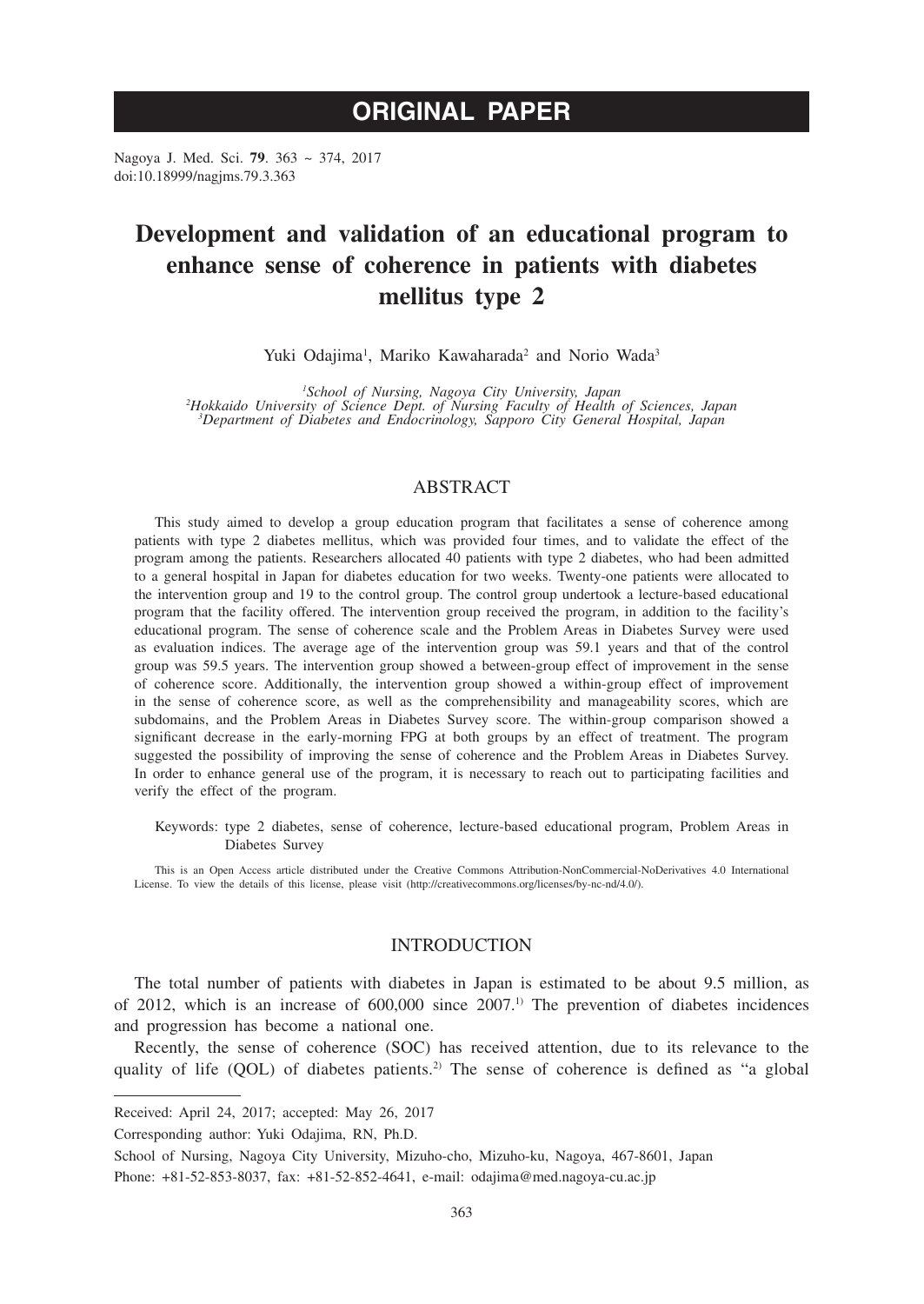#### Yuki Odajima *et al.*

orientation that expresses the extent to which one has a pervasive, enduring though dynamic feeling of confidence" that the world is comprehensible, manageable, and meaningful.<sup>3)</sup>

In a study targeting cancer patients, a relationship between the degree of depression and SOC was reported.<sup>4)</sup> In another study investigating patients after myocardial infarction, it was reported that the level of the SOC has an effect on aspects such as frequency of angina attacks and physical activity.5) Particularly, previous studies have reported that the severity of diabetes patients' condition and the extent of their self-care activities are related to SOC; and that hemoglobin A1c (HbA1c), an indicator of blood glucose control, and SOC are indirectly mediated by the severity of the condition and the extent of self-care activities.<sup>6</sup> Other previous research has been on the relationship between the burden of diabetes and  $SOC<sup>7</sup>$  and between fears regarding low blood glucose and SOC.8) The SOC of type 2 diabetes patients has also been found to be lower than that of patients with surgical diseases.9) However, the SOC of diabetes patients is related to support by nurses.<sup>10)</sup> Therefore, nurses' provision of support for improvement of diabetes patients' SOC may be positively related to improvement of patients' lifestyle habits and negatively related to the burdens associated with diabetes.

Below are some reports on intervention studies that have emphasized the importance of SOC. Haoka *et al.*<sup>11)</sup> reported improvement in SOC due to a rehabilitation program provided to patients with depression, aimed at facilitating their return to work. The intervention sessions entailed group therapy at a hospital 3–5 times a week and were conducted until doctors' and employers' evaluations affirmed that the patients could return to work. Langeland *et al.*<sup>12)</sup> reported improvement in SOC as a result of a program provided to mentally challenged patients, in improving their ability to handle psychological problems, based on salutogenic treatment principles. The intervention was provided for one and a half hours, 16 times, during weekend meetings over 19 weeks, to encourage participants' self-reflection. The studies discussed below have verified the effect of nurses' intervention. Forsberg, Björkman, Sandman, and Sandlund<sup>13)</sup> reported improvement in SOC after exposing mentally challenged patients to an intervention program aimed at improving lifestyle habits. In this program, nurses provided dietary and physical activity sessions by taking turns every week for a year. Delbar and Benor<sup>14)</sup> reported improvement of SOC due to an intervention controlling for the conditions of cancer patients, who were taking either radiology or chemotherapy. The intervention was conducted twice a week (two hours per session) for three months, at the patients' homes. As stated above, some studies verified the effect of programs in enhancing SOC, but these were few. Moreover, no intervention study has been conducted on patients with diabetes.

This study provided an education program seeking to instill SOC among patients with type 2 diabetes mellitus (EPSOC-2DM), aged ≥20 years, who had been admitted to a general hospital. The program aimed to impart diabetes education and enhance SOC, with a focus on reducing the burden caused by diabetes. This study aimed to determine the effect of the EPSOC-2DM among patients with type 2 diabetes, who had been admitted so as to receive diabetes education. The study's hypothesis was that the group receiving the EPSOC-2DM intervention would show higher SOC, as compared to the control group. The SOC scale was used as a primary evaluation index. The Problem Areas in Diabetes Survey (PAID) and early-morning FPG were used as a secondary evaluation index, to evaluate the psychological burden of the diabetes patients.

# MATERIALS AND METHODS

*Subjects*

Subjects were 40 patients with type 2 diabetes, who had been admitted to a general hospital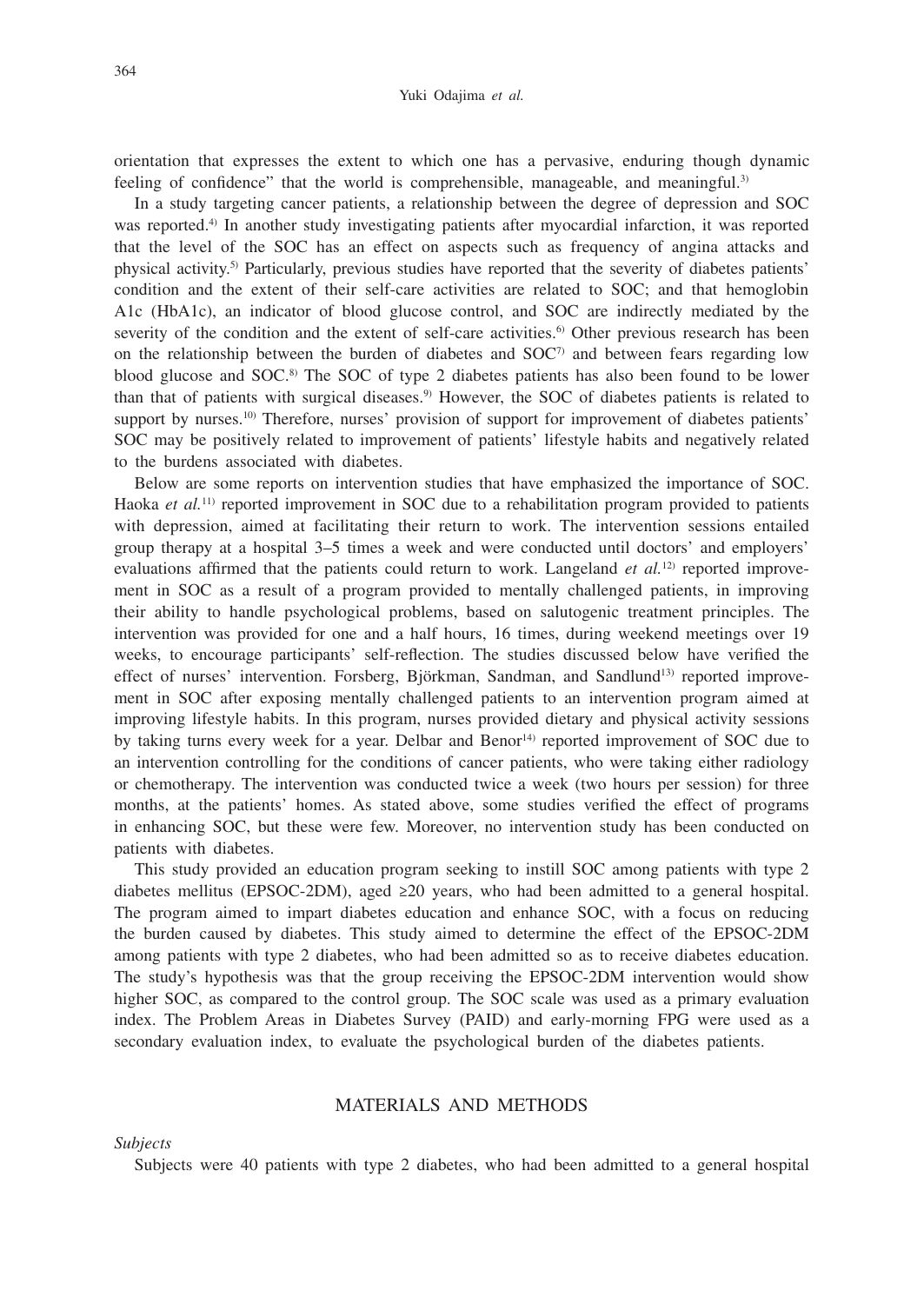in Japan for diabetes education for two weeks. The selection criteria were patients with type 2 diabetes, aged ≥20 years, who were admitted to the hospital for diabetes education. Exclusions applied to patients: (1) who were pregnant, (2) with dementia or low cognitive ability, (3) with severe psychiatric diseases and with learning problems, (4) who had vision loss and could not complete questionnaires, and (5) who had auditory disabilities and could not hear explanations.

## *Interventions*

The EPSOC-2DM was developed by integrating the qualitative analysis results of previous studies' interventions that were aimed at enhancing SOC,<sup>15)</sup> with those of nursing support recognized as enhancing SOC.16) The EPSOC-2DM comprised four, 30-minute group sessions and was delivered by nurses who had at least three years of experience with diabetes patients. The specific types of support were as follows: The educational goal of the first session included: (1) promoting mutual understanding among participants, (2) sharing feelings during care, and (3) understanding the meaning of enhancing SOC. The educational content of the first session covered: (1) feeling burdened by the disease and treatment, (2) how patients have managed their diabetes, to date, (3) what patients learned after diabetes diagnoses, and (4) SOC. The educational method was aimed at facilitating: (1) communication, (2) discussing, and (3) listening to the explanation. The educational goal of the second session was for patients to reflect on their lives until the point when they became sick. The educational content of the second session covered such reflections, treatments, and actions. The educational method entailed: (1) patients' communication of their reflections on life up to now and (2) sharing their feelings and opinions after listening to someone talking. The educational goal of the third session was to identify problems in life and points for improvement. The educational content of the third session was for participants to become aware of the problems that they recognized while looking back on their lives, how to manage their disease, and find the solutions. The educational method included communicating what they found while looking back at their lives to date, and conveying their feelings and opinions after listening to other participants. The educational goal of the fourth session was to discover solutions to potential problems. The educational content of this session covered potential problems and concerns. The educational method entailed getting participants to: (1) communicate their ideas and (2) discuss what might happen.

Textbooks were used for each session. In the first session, materials were used to facilitate an understanding of SOC and its subdomains, namely, comprehensibility, manageability, and meaningfulness, and the scales relating to these concepts in detail. In the second and third sessions, once the process of becoming sick had been reflected upon from a viewpoint of SOC, the participants were expected to find the meaning of current treatments and recovery activities. We created materials called "life reflection sheets" for that purpose. This was intended for patients to recall the past/present "facts" and determine prospects for the future by filling in the blanks and checking off boxes regarding transformations in their lives, from the past to the present, as well as future prospects, based on this life change. Patients could prepare for each session, since they could recall the past and present life facts by filling in the sheets.

#### *Measurement instruments*

The Japanese version of the SOC scale, with 13 items on a 7-point scale, $17$  was used as the main evaluation index. Reliability and validity have been verified for the Japanese version.18) Five items pertained to comprehensibility, four were on manageability, and four others on meaningfulness. The higher the rating on the scale, the higher a given participant's SOC. The questionnaire was used with the permission of the copyright holder. The Japanese version of the PAID<sup>19)</sup> was used as a secondary evaluation index. Reliability and validity have been verified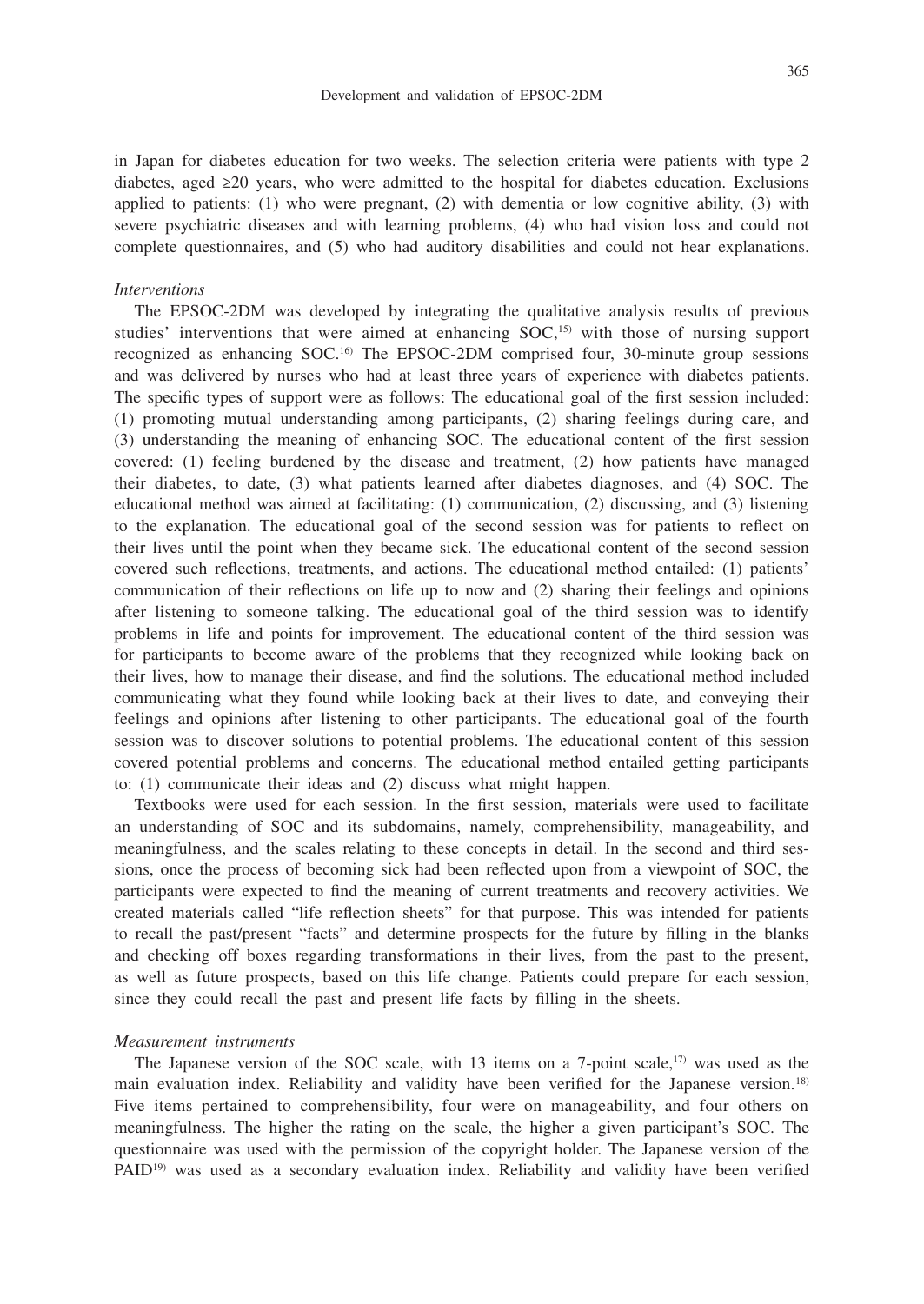#### Yuki Odajima *et al.*

for the Japanese version.<sup>20)</sup> This scale consists of 20 items relating to the burdens associated with diabetes. The higher the total score, the greater the burden felt by a patient as a result of diabetes. Each item was scored on a five-point scale (range: 20–100). The higher the rating, the more the psychological burden imposed on the patient.

# *Data collection*

Patients who were admitted to the target facility were requested to participate in the study. First, upon outpatient doctors' determination that patients should be admitted to the hospital for education, they also distributed flyers stating that the EPSOC-2DM was being conducted, following patients' admission. Next, admitted patients with type 2 diabetes, who met the inclusion criteria, were introduced by the chief ward nurse and were informed of the study overview and ethical considerations, according to the study instructions. Patients who agreed to participate on the consent form became the study subjects. Data were collected through self-administered questionnaires after participants' admission and before discharge. Questionnaires were distributed and collected directly by the researcher. The allocation of subjects was determined by the admission period. Patients who were admitted prior to the commencement of the EPSOC-2DM were allocated to the control group. Once data collection for the control group was complete, admitted patients were allocated to the intervention group. The intervention group received the EPSOC-2DM, in addition to the lecture-based educational program that the facility provided. The EPSOC-2DM was provided in the first week, and two to four times in the second week. The control group received only the educational programs offered by the facility. The program offered by the facility was mainly lectures concerning diabetes by doctors, nurses, and nutritionists. The effect of the short-term intervention provided by the EPSOC-2DM was measured before and after the two-week educational admission.

#### *Sample size*

The sample size was set at about 20 for both the intervention and control groups. The calculation of the sample size was as follows. It required standardization for significance level, detection ability, differences between the groups, standard deviation, and the ratio of the number of people in the intervention group and the control group.<sup>21)</sup> In this study, the standard significance level was set at 5%, and the detection ability at 80%. The difference in SOC between the groups was set at 9 points, in reference to previous studies.<sup>13)</sup> The average value of the control group was  $57.2$ <sup>[3]</sup>. The standard deviation was set at 10, as per previous studies.<sup>9,22)</sup> The ratio of the intervention group size to the control group size was set at 1:1.

#### *Statistical analysis*

In order to evaluate the effect of the EPSOC-2DM, intention to treat analysis was used. As a comparison between the groups, two-way analysis of covariance, which adjusted the baseline value, was conducted. A paired t-test was used for within-group comparisons. Within-group comparisons represent the differences in scores before and after education by EPSOC-2DM in each group. Basic characteristics, SOC scores, and PAID scores of the intervention group and the control group in the baseline were confirmed through the unpaired t-test and the chi-square test. The significance level was set at  $p < .05$ . Statistical analysis was carried out using the Japanese version of IBM SPSS Statistics version 22 (IBM, Armonk, NY, USA).

## *Ethical considerations*

Participants received an explanation of the study objectives and methods verbally and in writing. Upon agreeing to participate, participants signed the consent form and kept one copy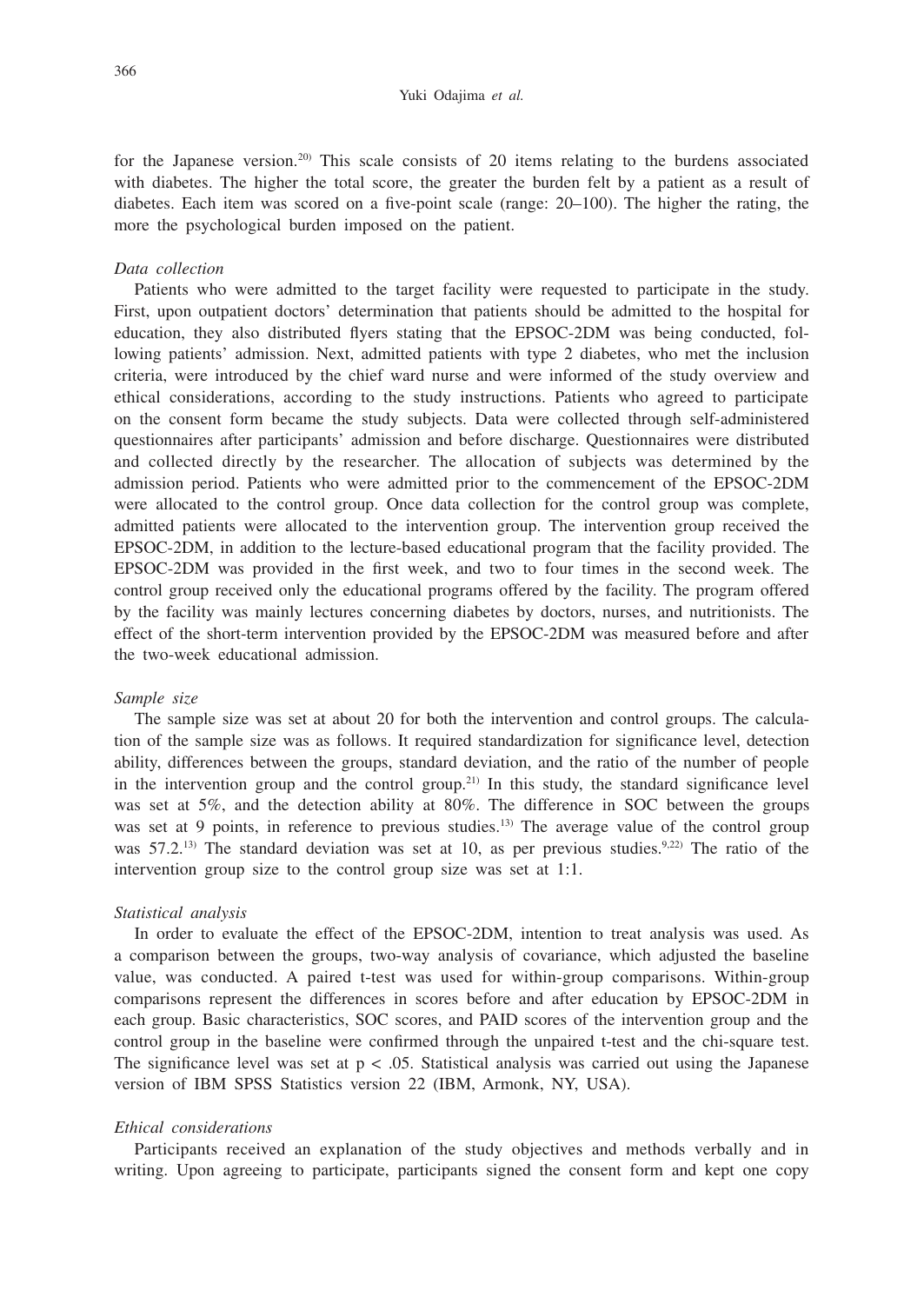thereof for their reference. The study complied with the Declaration of Helsinki, with regard to confidentiality and data management.23) Participants were also informed that they could withdraw from the study at any time, and that they could withdraw participation or cooperation without penalty. The clinical research review committee of the author's institution approved of the study.

# RESULTS

# *Study subjects & baseline characteristics*

Fig. 1 shows the results of allocation of the participants. Forty-eight patients who were admitted to the education program were requested to participate in the study. Six people declined, and 42 agreed to participate. Twenty-one patients who were admitted from April 24, 2015 to August 4, 2015 and consented to participate in the study were allocated to the control group. Another 21 patients, who were admitted from August 5, 2015 to January 19, 2016 and consented to participate in the study, were allocated to the intervention group. The analysis was conducted among 21 patients in the intervention group and 19 patients in the control group, excluding two who could not follow up. The intervention group received the EPSOC-2DM four times, in total.



## **Fig. 1** Allocation of the Participants

Forty-eight patients who were admitted to the education program were requested to participate in the study. Six people declined, and 42 agreed to participate. Twenty-one patients who were admitted and consented to participate in the study were allocated to the control group. Another 21 patients were allocated to the intervention group. The analysis was conducted among 21 patients in the intervention group and 19 patients in the control group, excluding two who could not follow up.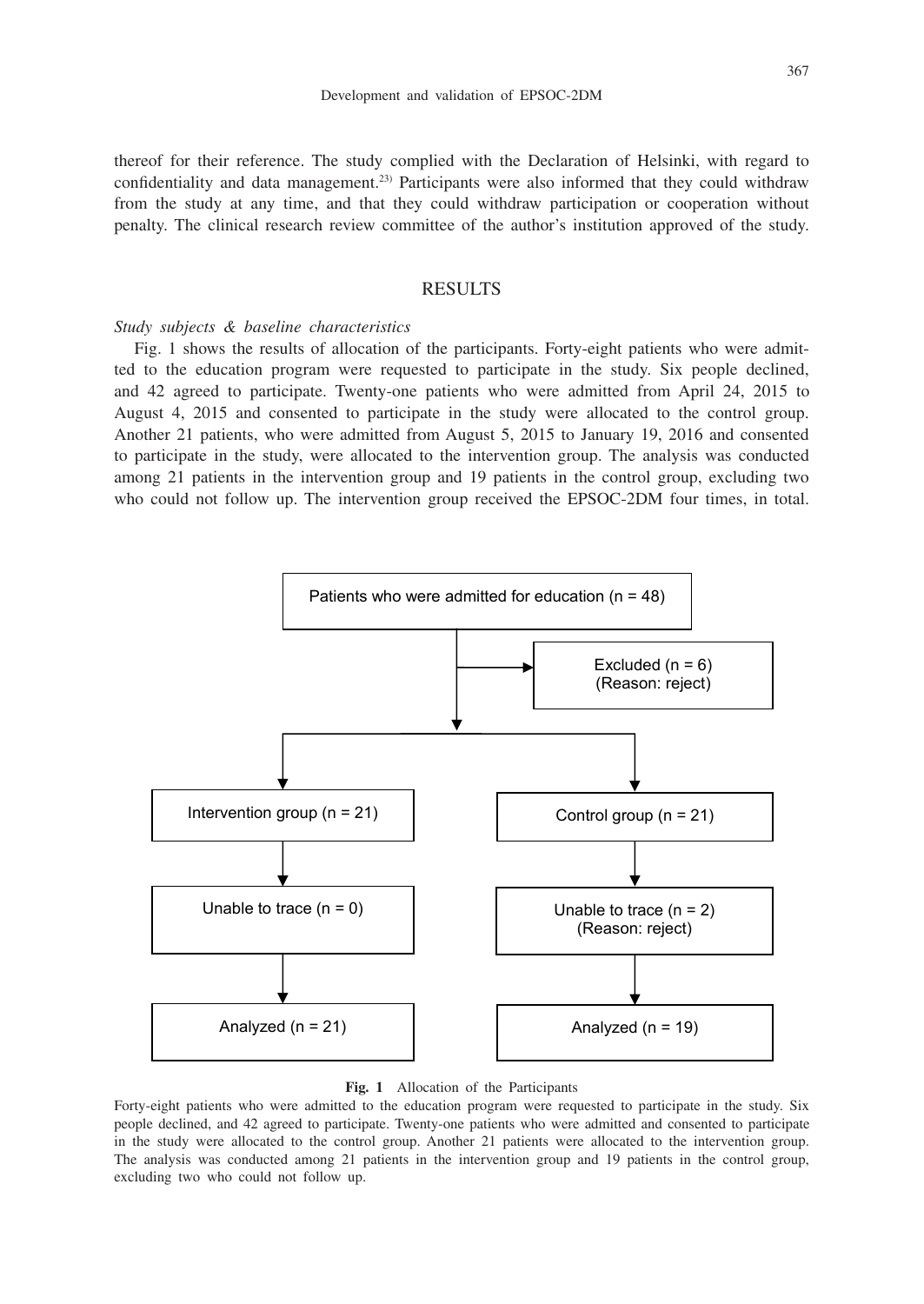Sixteen patients (76.2%) participated in all four sessions, 4 patients (19.0%) in three sessions, and one patient (4.8%) in two sessions.

Table 1 shows a comparison of the characteristics of the intervention group and the control group. The mean age of the male participants in the intervention group was  $59.1 \pm 14.2$  years,

|                                                      |                | Intervention group<br>$(n = 21)$ |        | Control group<br>$(n = 19)$ |         | p-value |
|------------------------------------------------------|----------------|----------------------------------|--------|-----------------------------|---------|---------|
|                                                      |                |                                  |        |                             |         |         |
| Age                                                  |                | $59.1 \pm 14.2$                  |        | $59.5 \pm 12.4$             |         | .429    |
| Gender                                               | Male           | 9                                | (42.9) | 9                           | (47.4)  | .775    |
|                                                      | Female         | 12                               | (57.1) | 10                          | (52.6)  |         |
| Profession                                           | Yes            | 19                               | (85.7) | 12                          | (63.2)  | .148    |
|                                                      | N <sub>0</sub> | 3                                | (14.3) | $\tau$                      | (36.8)  |         |
| <b>BMI</b> <sup>a</sup>                              |                | $28.8 \pm 8.1$                   |        | $25.7+4.3$                  |         | .147    |
| Duration of disease (in years)                       |                | $4.7 \pm 8.0$                    |        | $10.4 \pm 10.6$             |         | .061    |
| Early-morning FPG <sup>a</sup>                       |                | $165.1 \pm 48.3$                 |        | $194.9 \pm 83.7$            |         | .185    |
| HbA1c (NGSP-value) <sup>a</sup>                      |                | $9.51 \pm 3.00$                  |        | $9.94 \pm 2.34$             |         | .621    |
| Anti-diabetes drug                                   | Yes            | 13                               | (61.9) | 19                          | (100.0) | .004    |
|                                                      | N <sub>o</sub> | 8                                | (38.1) | $\overline{0}$              | (0.0)   |         |
| Type of drug                                         | Oral           | 12                               | (92.3) | 17                          | (89.5)  |         |
| (Multiple answer)                                    | Insulin        | $\overline{4}$                   | (30.8) | 6                           | (31.6)  |         |
|                                                      | Other          | $\overline{0}$                   | (0.0)  | $\mathbf{1}$                | (5.0)   |         |
| Complications                                        | Yes            | $\overline{4}$                   | (19.0) | 6                           | (31.6)  | .473    |
|                                                      | N <sub>o</sub> | 17                               | (81.0) | 13                          | (68.4)  |         |
| Types of complications                               | Retinopathy    | 2                                | (50.0) | 6                           | (100.0) |         |
| (Multiple answer)                                    | Nephropathy    | $\mathfrak{2}$                   | (50.0) | 3                           | (50.0)  |         |
|                                                      | Nerve disorder | $\mathbf{1}$                     | (25.0) | $\overline{4}$              | (66.7)  |         |
| Disease besides                                      | Yes            | 11                               | (52.4) | 9                           | (47.4)  | .752    |
| diabetes                                             | N <sub>0</sub> | 10                               | (47.6) | 10                          | (52.6)  |         |
| Number of past admissions for education <sup>a</sup> |                | $0.4 \pm 1.1$                    |        | $1.2 \pm 2.7$               |         | .223    |
| Sense of coherence (SOC)                             |                | $59.5 \pm 13.8$                  |        | $64.4 \pm 8.6$              |         | .177    |
| scorea                                               |                |                                  |        |                             |         |         |
| Comprehensibility score <sup>a</sup>                 |                | $22.9 \pm 5.4$                   |        | $23.7 \pm 3.4$              |         | .561    |
| Manageability score <sup>a</sup>                     |                | $18.4 \pm 4.8$                   |        | $18.8 \pm 3.6$              |         | .761    |
| Meaningfulness score <sup>a</sup>                    |                | $18.1 \pm 5.1$                   |        | $21.8 \pm 3.5$              |         | .012    |
| PAID score <sup>a</sup>                              |                | $49.0 \pm 12.3$                  |        | $47.9 \pm 11.0$             |         | .778    |

**Table 1** A comparison of the intervention and control groups' characteristics

Note. Number appearing in the table shows n  $(\%)$  or average value = standard deviation. BMI body mass index, HbA1c

χ2-test. a unpaired t-test.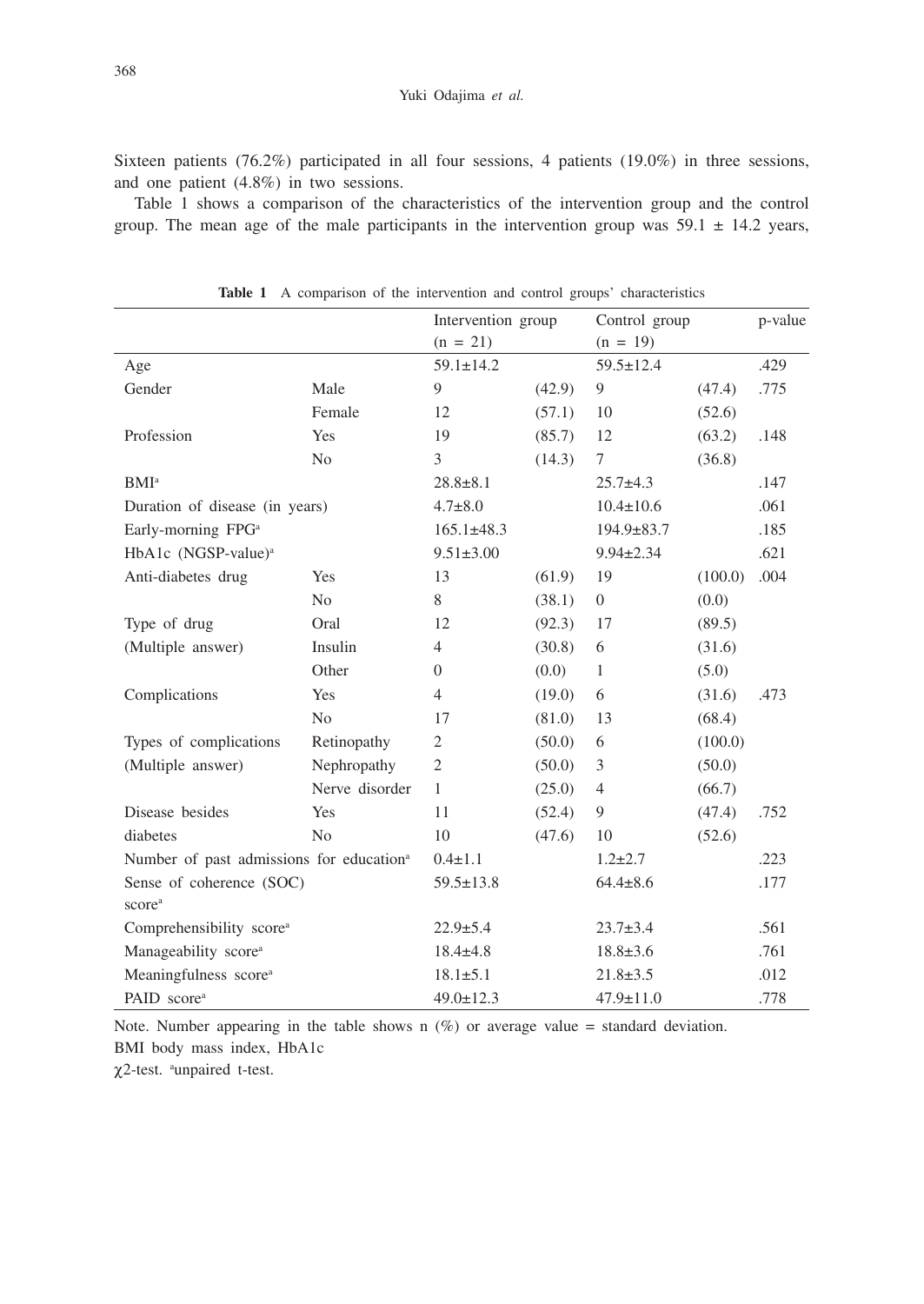and that of those in the control group was  $59.5 \pm 12.4$  years. There were 9 men (42.9%) in the intervention group, and 9 men (47.4%) in the control group. The average HbA1c was 9.51  $\pm$  3.00% in the intervention group and 9.94  $\pm$  2.34% in the control group. Nineteen (85.7%) of the participants in the intervention group were employed, and 12 (63.2%) of those in the control group were employed. The mean BMI of participants in the intervention group was  $28.8 \pm 8.1$ , and that of participants in the control group was  $25.7 \pm 4.3$ . The mean disease duration was 4.7  $\pm$  8.0 years in the intervention group and 10.4  $\pm$  10.6 years in the control group. Thirteen of the participants  $(61.9%)$  in the intervention group used anti-diabetes drugs, whereas 19 (100.0%) in the control group did. Four participants (19.0%) in the intervention group had complications, whereas  $6$  (31.6%) in the control group did. The duration of past admissions for education was  $0.4 \pm 1.1$  years for the intervention group, and  $1.2 \pm 2.7$  years for the control group.

There were no significant differences in terms of age, gender, profession, early-morning FPG (fasting plasma glucose), HbA1c, and the existence or absence of complications. There was, however, significant differences with regard to use of anti-diabetes drugs ( $p < .01$ ) and the meaningfulness score ( $p < .05$ ).

## *Outcome in intervention*

Table 2 shows a comparison between the groups at two points, at admission and before discharge. Between-group comparisons showed significant change in SOC scores ( $p < .05$ ), but no significant changes in SOC subdomain scale scores, or PAID scores, or early-morning FPG, based on the two-way analysis of covariance results, with the baseline value adjusted. With regard to within-group comparisons (Table 3), t-test results showed significant improvement in

| <b>rable</b> 4 Evaluation muck and change before and after microcition (between-group comparisons) |                    |                  |         |         |  |  |  |
|----------------------------------------------------------------------------------------------------|--------------------|------------------|---------|---------|--|--|--|
| Evaluation index                                                                                   | Intervention group | Control group    | F-value | p-value |  |  |  |
|                                                                                                    | $(n = 21)$         | $(n = 19)$       |         |         |  |  |  |
| <b>SOC</b>                                                                                         |                    |                  |         |         |  |  |  |
| Admission                                                                                          | $59.5 \pm 13.8$    | $64.4 \pm 8.6$   | 4.26    | .047    |  |  |  |
| Discharge                                                                                          | $63.0 \pm 12.9$    | $64.0 \pm 10.0$  |         |         |  |  |  |
| Comprehensibility score                                                                            |                    |                  |         |         |  |  |  |
| Admission                                                                                          | $22.9 \pm 5.4$     | $23.7 \pm 3.4$   | 2.34    | .136    |  |  |  |
| Discharge                                                                                          | $24.3 + 4.9$       | $23.6 \pm 5.0$   |         |         |  |  |  |
| Manageability score                                                                                |                    |                  |         |         |  |  |  |
| Admission                                                                                          | $18.4 \pm 4.8$     | $18.8 \pm 3.6$   | 3.29    | .079    |  |  |  |
| Discharge                                                                                          | $19.9+4.1$         | $19.4 \pm 4.0$   |         |         |  |  |  |
| Meaningfulness score                                                                               |                    |                  |         |         |  |  |  |
| Admission                                                                                          | $18.1 \pm 5.1$     | $21.8 \pm 3.5$   | 3.74    | .062    |  |  |  |
| Discharge                                                                                          | $18.8 \pm 5.2$     | $21.0 \pm 3.4$   |         |         |  |  |  |
| PAID-scale score                                                                                   |                    |                  |         |         |  |  |  |
| Admission                                                                                          | $49.0 \pm 12.3$    | $47.9 \pm 11.0$  | .096    | .758    |  |  |  |
| Discharge                                                                                          | $43.5 \pm 13.9$    | $43.9 \pm 15.0$  |         |         |  |  |  |
| Early-morning FPG                                                                                  |                    |                  |         |         |  |  |  |
| Admission                                                                                          | $165.1\pm48.3$     | $194.9 \pm 83.7$ | .028    | .867    |  |  |  |
| Discharge                                                                                          | $125.8 \pm 21.7$   | $113.2 \pm 20.6$ |         |         |  |  |  |

**Table 2** Evaluation index and change before and after intervention (between-group)

Note. Number appearing in the table shows the average value = standard deviation.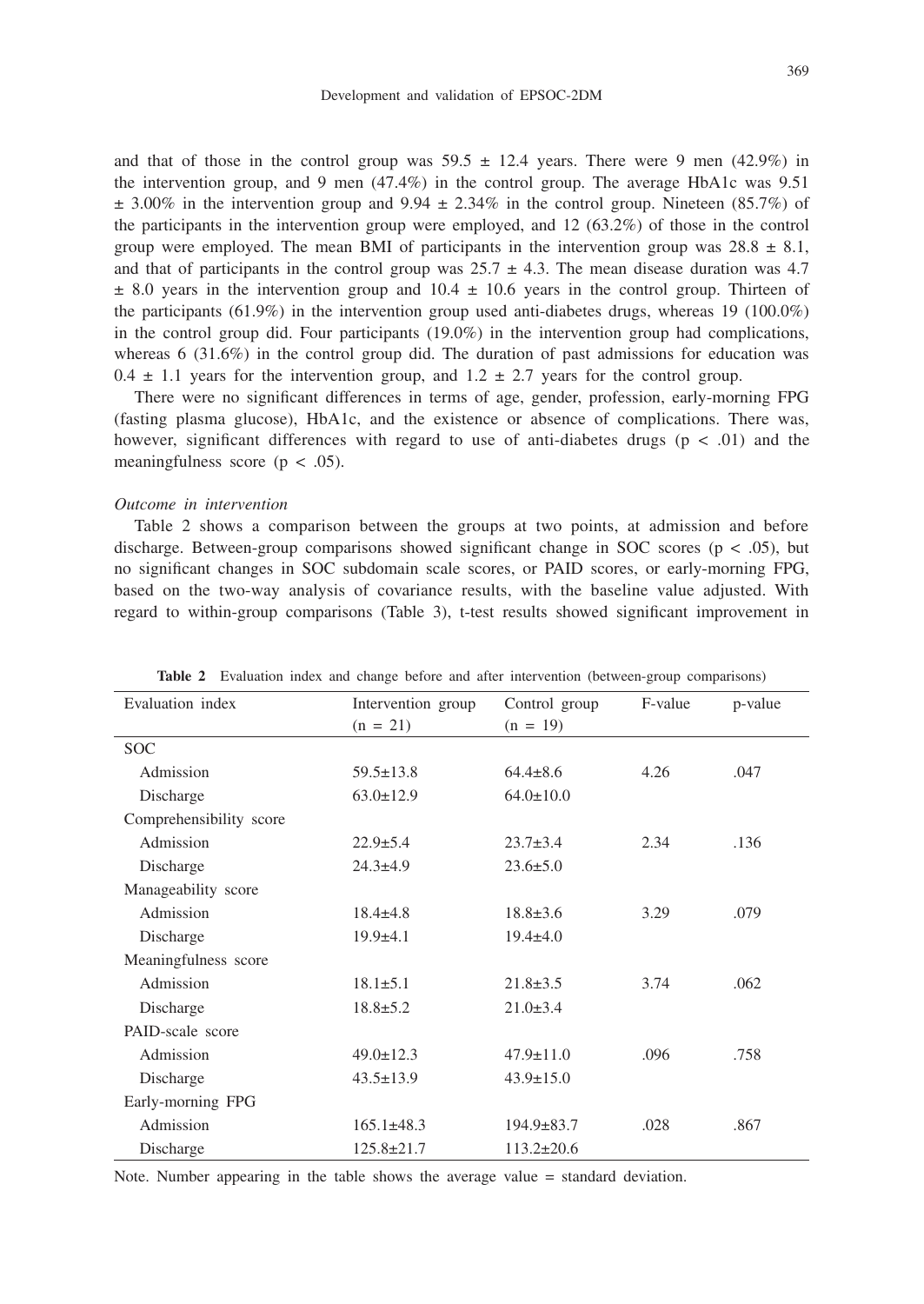|                   | Intervention group |                                                                 | Paired | Effect         | Control group |           | Paired  | Effect  |
|-------------------|--------------------|-----------------------------------------------------------------|--------|----------------|---------------|-----------|---------|---------|
|                   | $(n = 21)$         |                                                                 | t-test | level          | $(n = 19)$    |           | t-test  | level   |
| Evaluation index  |                    | Admission Discharge p-value Cohen's Admission Discharge p-value |        |                |               |           |         | Cohen's |
|                   |                    |                                                                 |        | $\overline{d}$ |               |           |         | d       |
| <b>SOC</b>        | $59.5\pm$          | $63.0+$                                                         | .002   | .262           | $64.4\pm$     | 64.0±     | .829    | .043    |
|                   | 13.8               | 12.9                                                            |        |                | 8.6           | 10.0      |         |         |
| Comprehensibility | $22.9+$            | $24.3+$                                                         | .005   | .271           | $23.7+$       | $23.6\pm$ | .923    | .023    |
| score             | 5.4                | 4.9                                                             |        |                | 3.4           | 5.0       |         |         |
| Manageability     | $18.4\pm$          | $19.9\pm$                                                       | .001   | .336           | $18.8\pm$     | $19.4\pm$ | .505    | .158    |
| score             | 4.8                | 4.1                                                             |        |                | 3.6           | 4.0       |         |         |
| Meaningfulness    | $18.1\pm$          | $18.8\pm$                                                       | .239   | .136           | $21.8\pm$     | $21.0\pm$ | .119    | .232    |
| score             | 5.1                | 5.2                                                             |        |                | 3.5           | 3.4       |         |         |
| PAID-scale        | $49.0 \pm$         | $43.5\pm$                                                       | .036   | .419           | $47.9\pm$     | $43.9\pm$ | .173    | .304    |
| score             | 12.3               | 13.9                                                            |        |                | 11.0          | 15.0      |         |         |
| Early-morning     | $165.1\pm$         | $125.8\pm$                                                      | .002   | 1.05           | $194.9\pm$    | $113.2+$  | < 0.001 | 1.34    |
| <b>FPG</b>        | 48.3               | 21.7                                                            |        |                | 83.7          | 20.6      |         |         |

**Table 3** Evaluation index and change before and after intervention (within-group comparisons)

Note. Number appearing in the table shows the average value = standard deviation.

SOC scores ( $p < .01$ ) and PAID scores ( $p < .05$ ) among patients in the intervention group, compared to the baseline point. Early-morning FPG was significantly improved in both group. The SOC subdomain scores indicated improvement in comprehensibility and manageability (p < .01). There were no significant improvements among patients in the control group, compared to the baseline point.

## DISCUSSION

# *Patient characteristics*

The mean age for both the intervention and control group was approximately 60 years. There were more women than men and approximately 20–30% of the participants had diabetes complications. Moreover, 85.7% of the intervention group and 63.2% of the control group were employed. Based on the age range, it was presumed that many of the patients were in the late middle-age group, and had professional responsibilities.

The participants in the intervention group had had diabetes for approximately five years, whereas those in the control group had had it for approximately 10 years. The control group participants tended to have longer diabetes histories, but there was no significant difference between the groups, in this regard. With regard to FPG, patients in the control group tended to have unfavorable glucose control, but there was no significant difference between the groups. The treatment mode for 61.9% of patients in the intervention group was anti-diabetes drugs, and this was so for all patients in the control group. Many patients in the control group were taking anti-diabetes drugs. Of patients using anti-diabetes drugs, approximately 90% used oral medicine, and approximately 30% used insulin. Both groups predominantly used oral medicine. Moreover, both groups had more or less one previous experience of being admitted to the hospital for education, on average. Many of them were being admitted for the first time. The BMI was the average value that warranted assessment for obesity. Therefore, it can be said that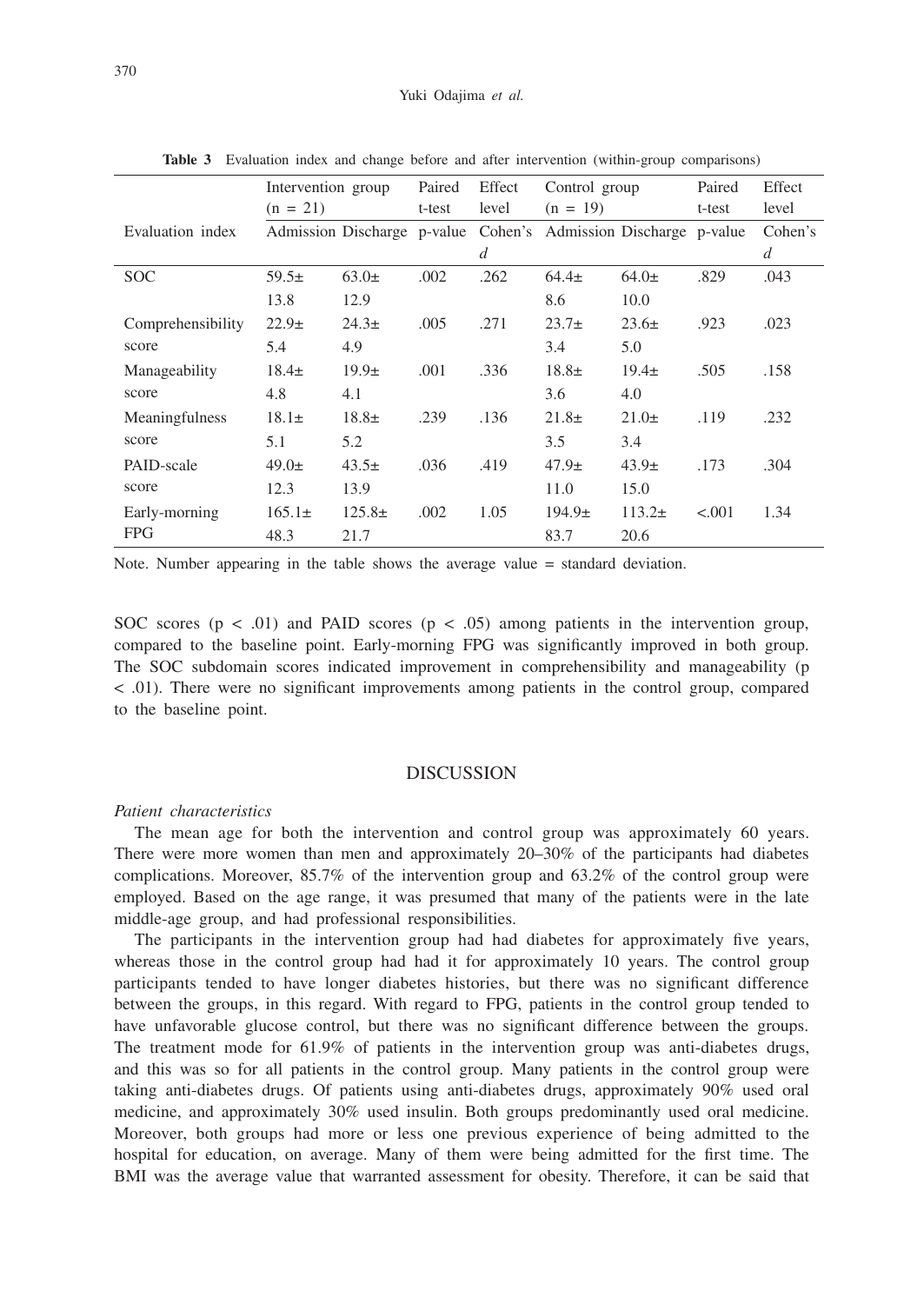the group in this study had unfavorable glucose control, required glucose control during drug therapy, was inclined to be obese, but did not have abundant experience of being admitted for diabetes education.

The ratio of the presence of complications was half or less for both groups. In addition, retinopathy and nephropathy caused more than half of the complications. Therefore, it could be concluded that the group in this study did not have many complications, although some showed noticeable complications.

The intervention group had similar SOC scores to those of average Japanese people.24) In the current study, the SOC scores of the control group were likely to be higher. The meaningfulness scores, SOC subdomain scores, were significantly low in the intervention group, compared to the control group. However, we could not propose a justification for the high score on meaningfulness, obtained by the control group.

The PAID scores were higher than those reported in previous studies  $(41.2 \pm 15.4)$ .<sup>20)</sup> Accordingly, it was presumed that the overall sample in this study was inclined to experience a higher burden as a result of diabetes.

As shown above, the group in this study showed significant differences only in terms of educational background, use or non-use of medication, and meaningfulness between the intervention group and the control group at the baseline point. Therefore, the allocation can be considered equivalent, overall.

#### *Primary outcome in the intervention group*

Significant difference was observed for SOC in the between-group comparison. In a previous study, it was shown that SOC and cancer-associated symptoms improved after interventions to control cancer patient symptoms receiving radiotherapy or chemotherapy, with the intervention conducted twice a week for 2 hours each session for 3 months.14) EPSOC-2DM consisted of 4 sessions in total, 30 minutes each and we were able to confirm its effect on improving SOC using fewer intervention sessions with less time compared to previous studies. In addition, with regard to the within-group comparisons before and after the intervention, the intervention group showed improved SOC scores. Further, the subdomain scales showed no significant change in meaningfulness, but the comprehensibility and manageability scores improved significantly. On the other hand, the control group showed no significant change in either SOC or subdomain scale scores. Therefore, we were able to confirm a certain level of effect due to the intervention. This warrants an examination of the program content and intervention effect, based on the within-group comparison of scores on the subdomain scales of the SOC.

To enhance comprehensibility, during the first two sessions, patients' preparation statuses were checked and they were encouraged to understand the concept of SOC and the scales before reflecting on their lives, as per the reflection sheet. With this support, since patients were encouraged to commit themselves to the EPSOC-2DM itself, the significance of reflection on their lives, which led to the disease, was reinforced. With regard to enhancing manageability, in the third and fourth sessions, participants tried to identify their current problems and discussed how to overcome future ones. These approaches were considered effective, since they helped patients recognize problems in their own lives. Previous studies reported that external interventions such as family members and friends or reflection on internal resources such as a sense of value and assertions helped enhance comprehensibility, manageability, and meaningfulness.25) The EPSOC-2DM provides an opportunity to patients who can reconfirm or discover internal and external resources that can be useful for reflections on their own lives leading to the disease, recognizing their current problems, and discussing ways of overcoming potential problems. It is presumed that these processes could help improve comprehensibility and manageability. As a means of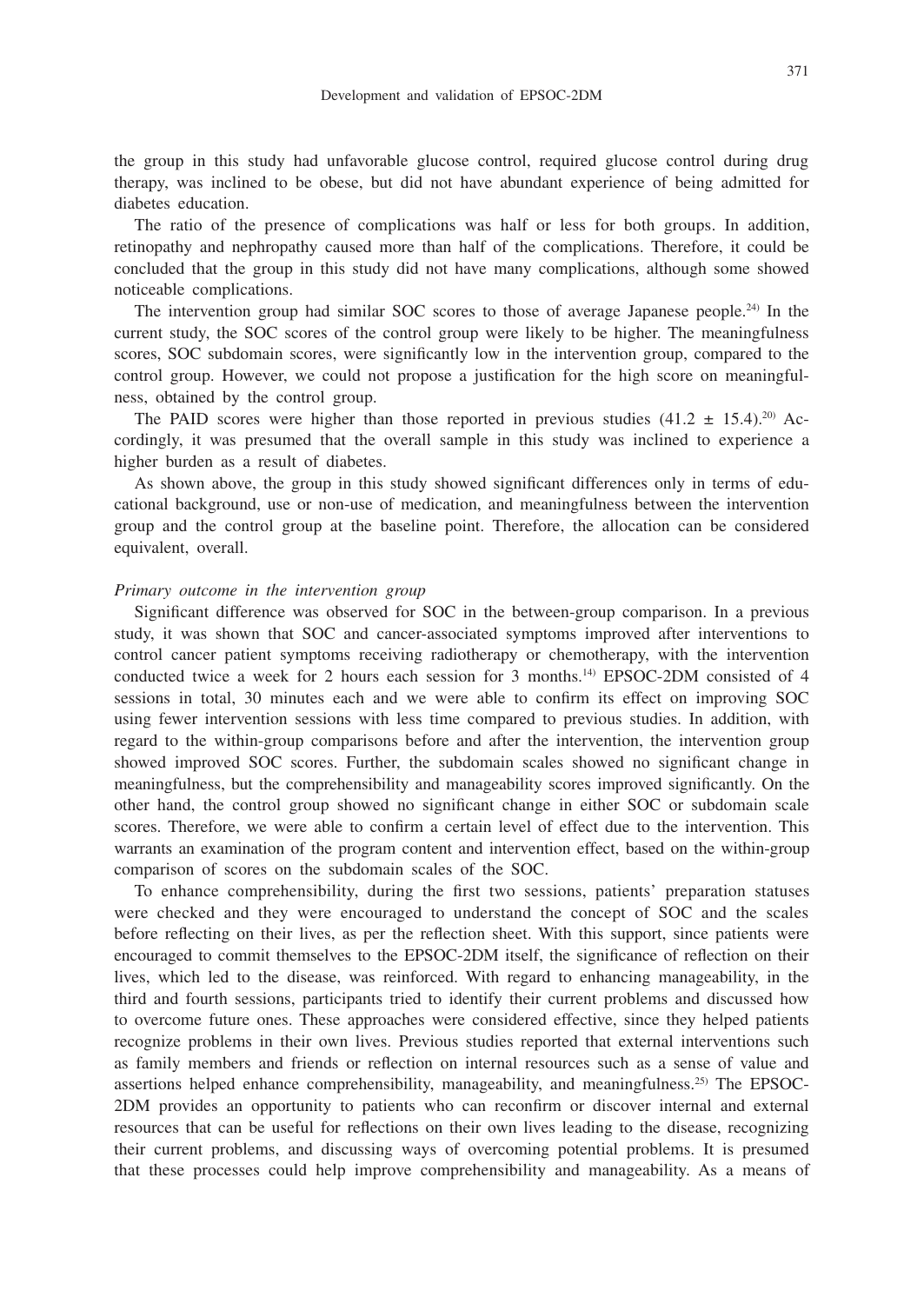### Yuki Odajima *et al.*

enhancing meaningfulness, in the first session, patients were encouraged to disclose and share their feelings and burdens relating to the disease and treatment with other patients. In the second session through to the fourth session, the meaningfulness of self-control and recovery actions was induced through patients' appreciation of their commitment more than that of others. This was done through communication of their positive efforts to other patients, enhancement of their treatment incentives, and sharing their feelings and opinions after listening to other participants' stories. However, no significant improvement in meaningfulness scores was confirmed as a result of this program. This may be because, although the support content aimed at enhancing meaningfulness is reported "to induce the meaningfulness of self-control" and "to involve so that the patients can find the meaning of the recovery actions,"16) these were not fully incorporated into the educational content in this study. Moreover, previous studies include one in which a psychiatrist used cognitive therapy to enhance SOC.11) The current intervention entails support, to enhance meaningfulness. Therefore, the possibility of enhancing meaningfulness through the incorporation of cognitive therapy, provided by a specialist, is considered. Furthermore, there were a few participants per group in the EPSOC-2DM, with two to three per group. Therefore, there is a possibility that the group dynamics did not function fully. Therefore, we have to examine how to operate, including increasing the number per group, in order to improve meaningfulness in future.

## *Secondary outcome in intervention*

There was no significant difference in the PAID scores in the between-group comparison, but the within-group comparison showed a significant decrease in the PAID scores. The EPSOC-2DM is a program aiming to directly improve SOC. At the same time, the intervention content espoused specific commitment to the educational goals of reflecting on one's life, leading up to the disease, recognizing the problems and points to be improved in one's life, and finding solutions to potential problems, while facilitating mutual understanding with other participants. We presume that these were connected to the alleviation of participants' psychological burden.

There was significant difference in the early-morning FPG in the between-group comparison, and the within-group comparison showed a significant decrease in the early-morning FPG at both groups. It was considered to be a large effect of treatment.

# *Implications*

In this study, the effect of the educational program delivered to the SOC was validated. As a result, it was concluded that the EPSOC-2DM improves SOC and the subdomains, comprehensibility, and manageability, as well as the psychological burden caused by diabetes. However, in order to achieve improvement in one of the SOC's subdomains, namely, meaningfulness, it may be necessary to set the educational content required to improve meaningfulness (e.g., the meaningfulness of self-control) and to increase the number of participants, to maximize chances of the group achieving the effect of the EPSOC-2DM.

There were several limitations of the study. First, the intervention effect was demonstrated among patients at one facility and in one ward only. Second, the study method did not entail complete randomization. Although allocation was equivalent, overall, with no significant differences between the intervention group and the control group, it can still not be said that biases due to differences between the characteristics were fully controlled for. Based on the study results, there is a limit to the general applicability of the content for all patients with type 2 diabetes. Therefore, it is necessary to expand the target facilities, in order to verify the effect of the EPSOC-2DM. For long-term effects of EPSOC-2DM, it is necessary to investigate the changes in SOC and PAID together with whether there has been a decrease in the number of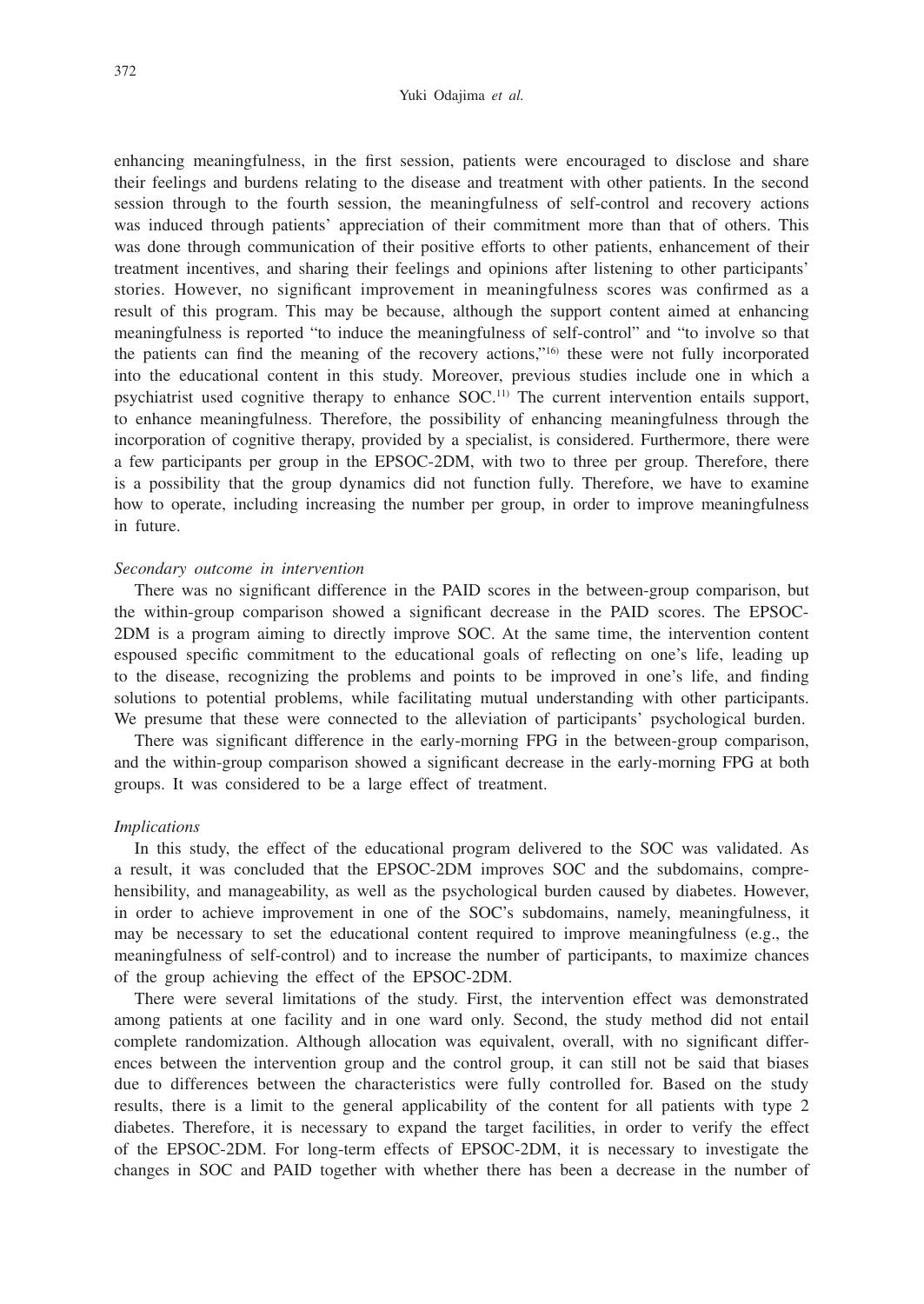educational hospitalizations.

## **CONCLUSION**

In this study, the EPSOC-2DM, comprising four sessions, was developed and its enhancement of the SOC of patients with type 2 diabetes was validated. As a result, the EPSOC-2DM showed the possibility of improvement in SOC and the subdomains, comprehensibility and manageability, in addition to the within-group effects of psychological burden caused by diabetes. Accordingly, the content of the EPSOC-2DM was reasonable, overall. On the other hand, since no improvement was observed for meaningfulness, it was assumed that it would be necessary to modify the educational content, to improve meaningfulness. This could include the incorporation of the meaningfulness of self-control and of operational arrangements, such as increasing the number of participants in the group.

## ACKNOWLEDGEMENTS

I am grateful to all the participants of the study.

## AUTHOR DISCLOSURE STATEMENT

None of the authors have conflicts of interest to declare. This work was supported by JSPS KAKENHI grant number 26861892.

## **REFERENCES**

- 1) Ministry of Health, Labour and Welfare. *National Health and Nutrition Survey*, 2013; Retrieved from http:// www.mhlw.go.jp/stf/houdou/0000032074.html (in Japanese).
- 2) Abdelgadir M, Shebeika W, Eltom M, Berne C, Wikblad K. Health related quality of life and sense of coherence in Sudanese diabetic subjects with lower limb amputation. *Tohoku J Exp Med*, 2009; 217: 45–50.
- 3) Antonovsky A. Unraveling the mystery of health: How people manage stress and stay well. p.19, 1988, Jossey-Bass Publishers, San Francisco, London.
- 4) Siglen E, Bjorvatn C, Engebretsen LF, Berglund G, Natvig GK. The influence of cancer-related distress and sense of coherence on anxiety and depression in patients with hereditary cancer. *J Genet Couns*, 2007; 16: 607–615.
- 5) Bergman E, Malm D, Bertero C, Karlsson JE. Does one's sense of coherence change after an acute myocardial infarction?: A two-year longitudinal study in Sweden. *Nurs Health Sci*, 2011; 13: 156–163.
- 6) Cohen M, Kanter Y. Relation between sense of coherence and glycemic control in type 1 and type 2 diabetes. *Behav Med*, 2004; 29: 175–183.
- 7) Leksell JK, Wikblad KF, Sandberg GE. Sense of coherence and power among people with blindness caused by diabetes. *Diabetes Res Clin Pract*, 2005; 67: 124–129.
- 8) Shiu AT. Sense of coherence amongst Hong Kong Chinese adults with insulin-treated type 2 diabetes. *Int J Nurs Stud*, 2004; 41: 387–396.
- 9) Merakou K, Koutsouri A, Antoniadou E, Barbouni A, Bertsias A, Karageorgos G, *et al.* Sense of coherence in people with and without type 2 diabetes mellitus: An observational study from Greece. *Ment Health Fam Med*, 2013; 10: 3–13.
- 10) Odajima Y, Sumi N, Yoshimura S. Relationship between sense of coherence, sense of burden of having diabetes and levels of recognition about nursing support in adult outpatients with type 2 diabetes. *J Compr Nurs Res*, 2013; 15: 17–25 (in Japanese).
- 11) Haoka T, Tomotsune Y, Usami K, Yoshino S, Sasahara SI, Kaneko H, *et al.* Change in stress-coping ability